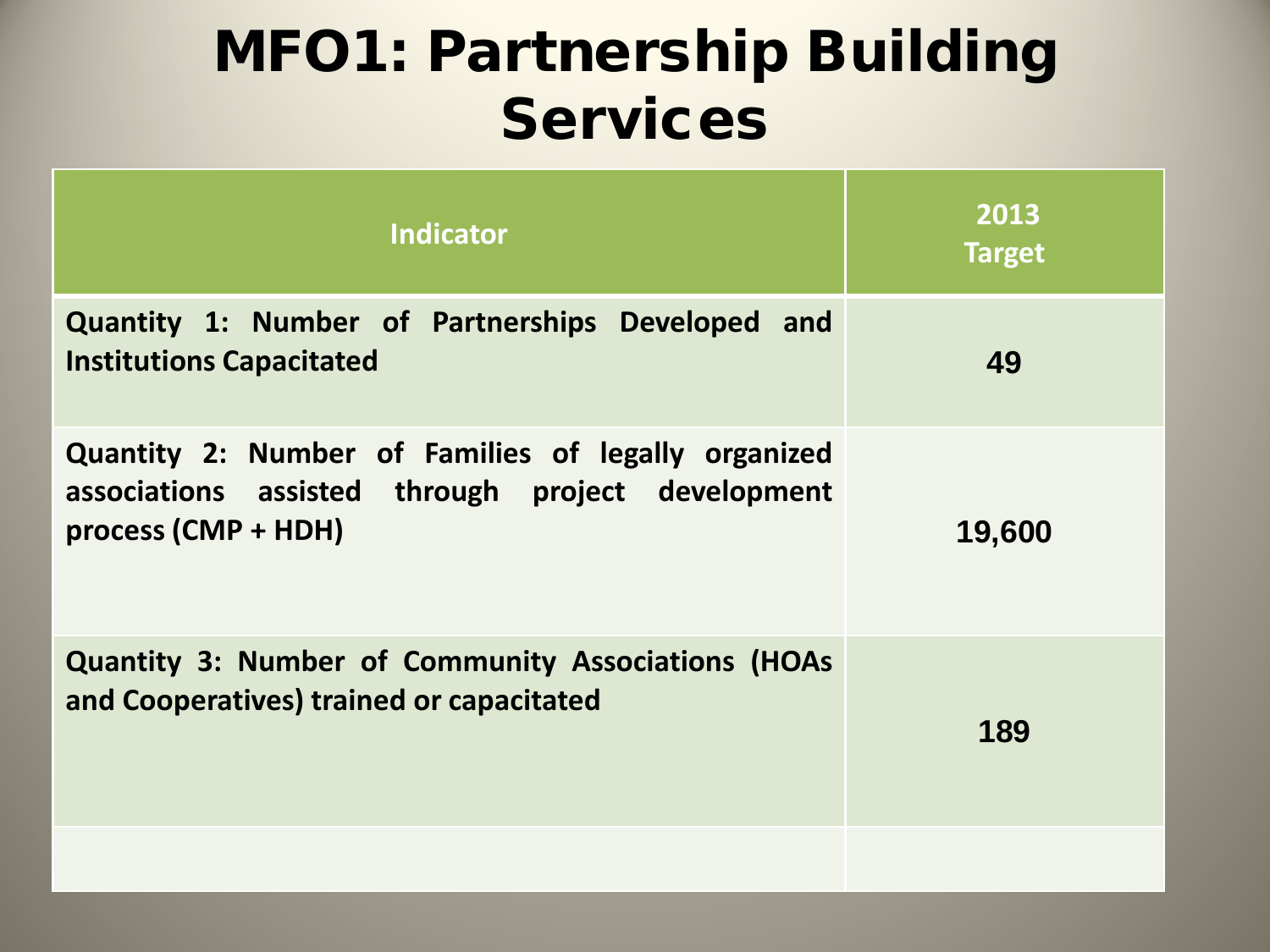## MFO2: Shelter Security Financing Services

| <b>Indicator</b>                                                                                                                            | 2013<br><b>Target</b> |
|---------------------------------------------------------------------------------------------------------------------------------------------|-----------------------|
| <b>Quantity 1: Number of families of legally organized</b><br>associations of underprivileged and homeless citizens<br>assisted through CMP | 14,900                |
| Quantity 2: Number of organized ISFs living in danger areas<br>assisted thru HDH Program                                                    | 2,300                 |
| <b>Quantity 3: Unitization of TCT</b>                                                                                                       | 2,000                 |
| Timeliness 1: Percentage of loan applications processed<br>within turnaround time                                                           | 100%                  |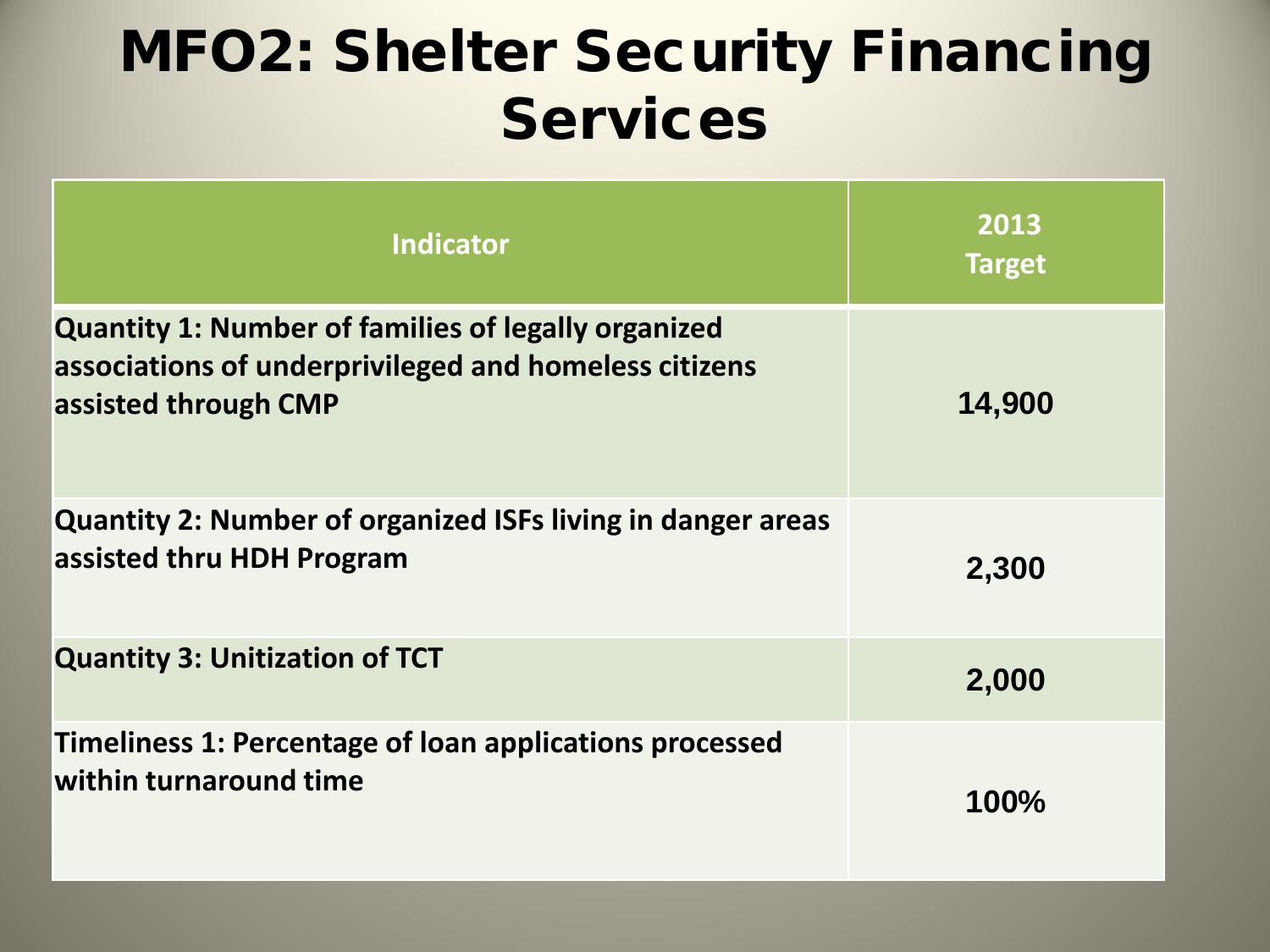## MFO2: Shelter Security Financing **Services**

| <b>Indicator</b>                                                                                       | 2013<br><b>Target</b> |
|--------------------------------------------------------------------------------------------------------|-----------------------|
| Timeliness 2: Average number of working days to process<br><b>HDH loan applications</b>                | <b>NA</b>             |
| Financial 1: Amount of loans extended to social housing<br>developers (AKPF loans)                     | <b>NA</b>             |
| Financial 2: Utilization of subsidy (program funds) released by<br>a) NHMFC for CMP and b) DBM for HDH | 100%                  |
| <b>Financial 3: Collection Efficiency Rate (for CMP)</b>                                               | 80%                   |
|                                                                                                        |                       |